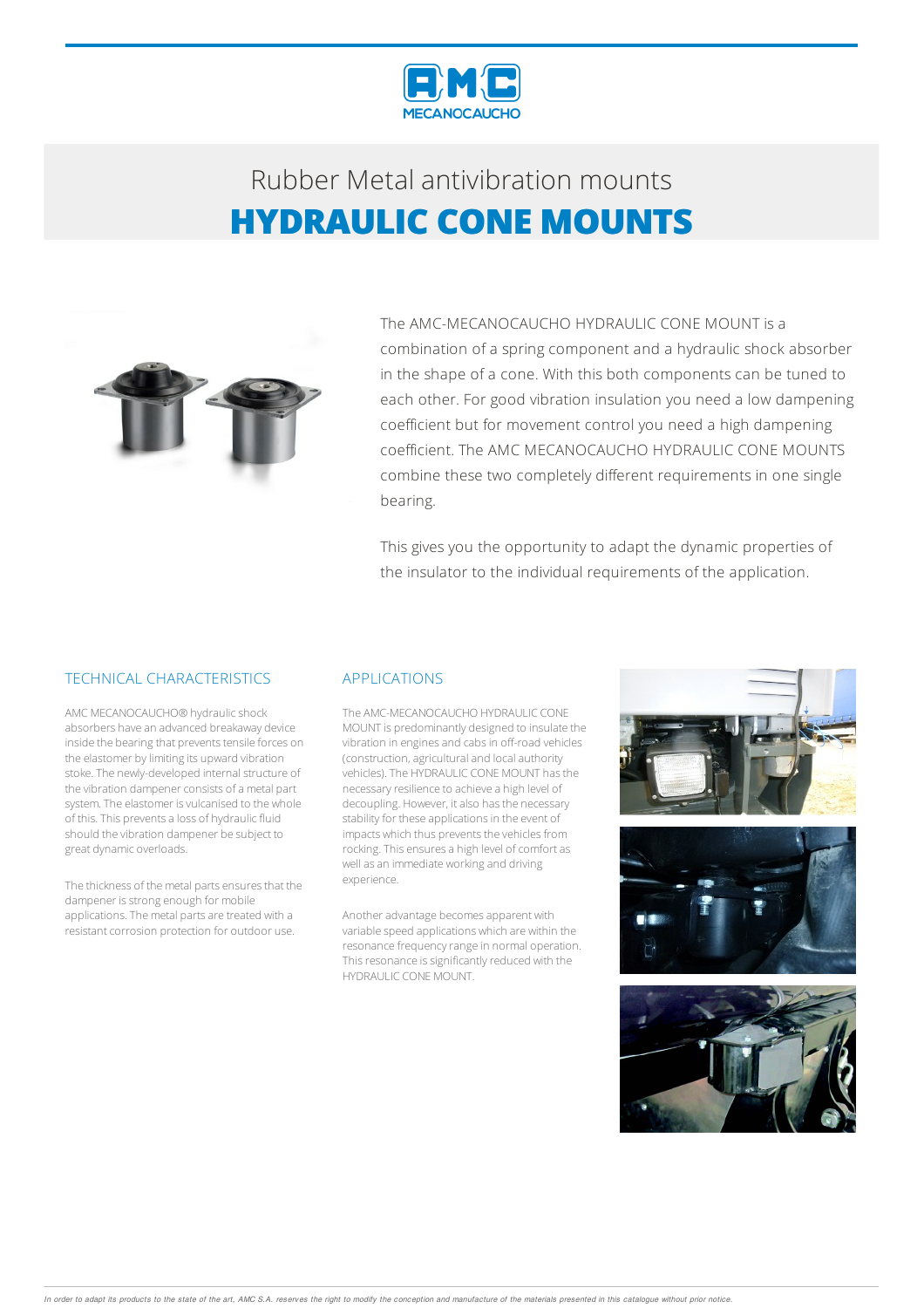

# Rubber Metal antivibration mounts **HYDRAULIC CONE MOUNTS**

### DRAWINGS









## DIMENSIONS

| <b>Type</b>                     | /Av<br>(mm) | B<br>(mm) | C<br>(mm. | D<br>(mm.) | Е<br>(mm.) | F<br>(mm) | н<br>(mm) | (mm. | (mm) | К<br>(mm. | (mm.) | N<br>(mm.)               | $\mathbf{o}$<br>(mm) | Load<br>(kg.) | <b>Shore</b> | Code   |
|---------------------------------|-------------|-----------|-----------|------------|------------|-----------|-----------|------|------|-----------|-------|--------------------------|----------------------|---------------|--------------|--------|
| <b>HYDRAULIC CONE MOUNTS 31</b> | M16         | 79,5      | 70        | 82,5       | 64         | 81        | 72,5      | 77   | 10,2 | 25        | 6     | $\overline{\phantom{a}}$ | $\sim$               | 250           | 40 Sh        | 177081 |
|                                 |             |           |           |            |            |           |           |      |      |           |       |                          |                      | 310           | 45 Sh        | 177085 |
|                                 |             |           |           |            |            |           |           |      |      |           |       |                          |                      | 370           | 50 Sh        | 177082 |
|                                 |             |           |           |            |            |           |           |      |      |           |       |                          |                      | 500           | 60 Sh        | 177083 |
|                                 |             |           |           |            |            |           |           |      |      |           |       |                          |                      | 550           | 70 Sh        | 177084 |
| <b>HYDRAULIC CONE MOUNTS 70</b> | M16         | 110       | 140       | 140        | 110        | 108       | 104,5     | 95   | 12,2 | 19,5      | 6     | $\overline{4}$           |                      | 300           | 40 Sh        | 177051 |
|                                 |             |           |           |            |            |           |           |      |      |           |       |                          |                      | 500           | 50 Sh        | 177052 |
|                                 |             |           |           |            |            |           |           |      |      |           |       |                          |                      | 700           | 60 Sh        | 177053 |
|                                 |             |           |           |            |            |           |           |      |      |           |       |                          |                      | 900           | 70 Sh        | 177054 |
| <b>HYDRAULIC CONE MOUNTS 71</b> | M16         | 110       | 140       | 140        | 110        | 108       | 120       | 95   | 12,2 | 35        | 6     | 19                       | 8                    | 400           | 40 Sh        | 177055 |
|                                 |             |           |           |            |            |           |           |      |      |           |       |                          |                      | 600           | 50 Sh        | 177056 |
|                                 |             |           |           |            |            |           |           |      |      |           |       |                          |                      | 900           | 60 Sh        | 177057 |
|                                 |             |           |           |            |            |           |           |      |      |           |       |                          |                      | 1000          | 70 Sh        | 177058 |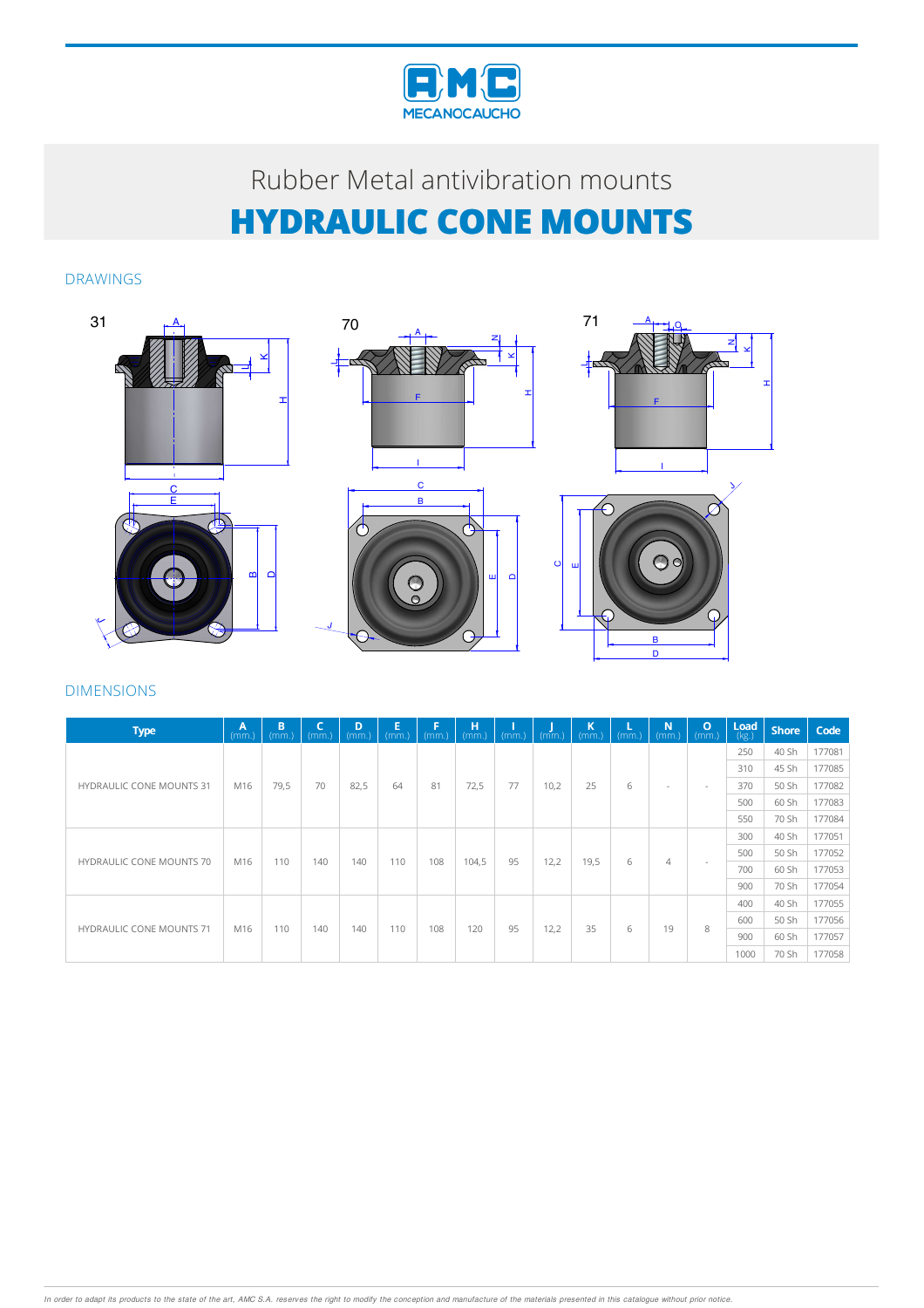

# Rubber Metal antivibration mounts **HYDRAULIC CONE MOUNTS**

## ELASTICAL PROPERTIES



Deflection (mm)